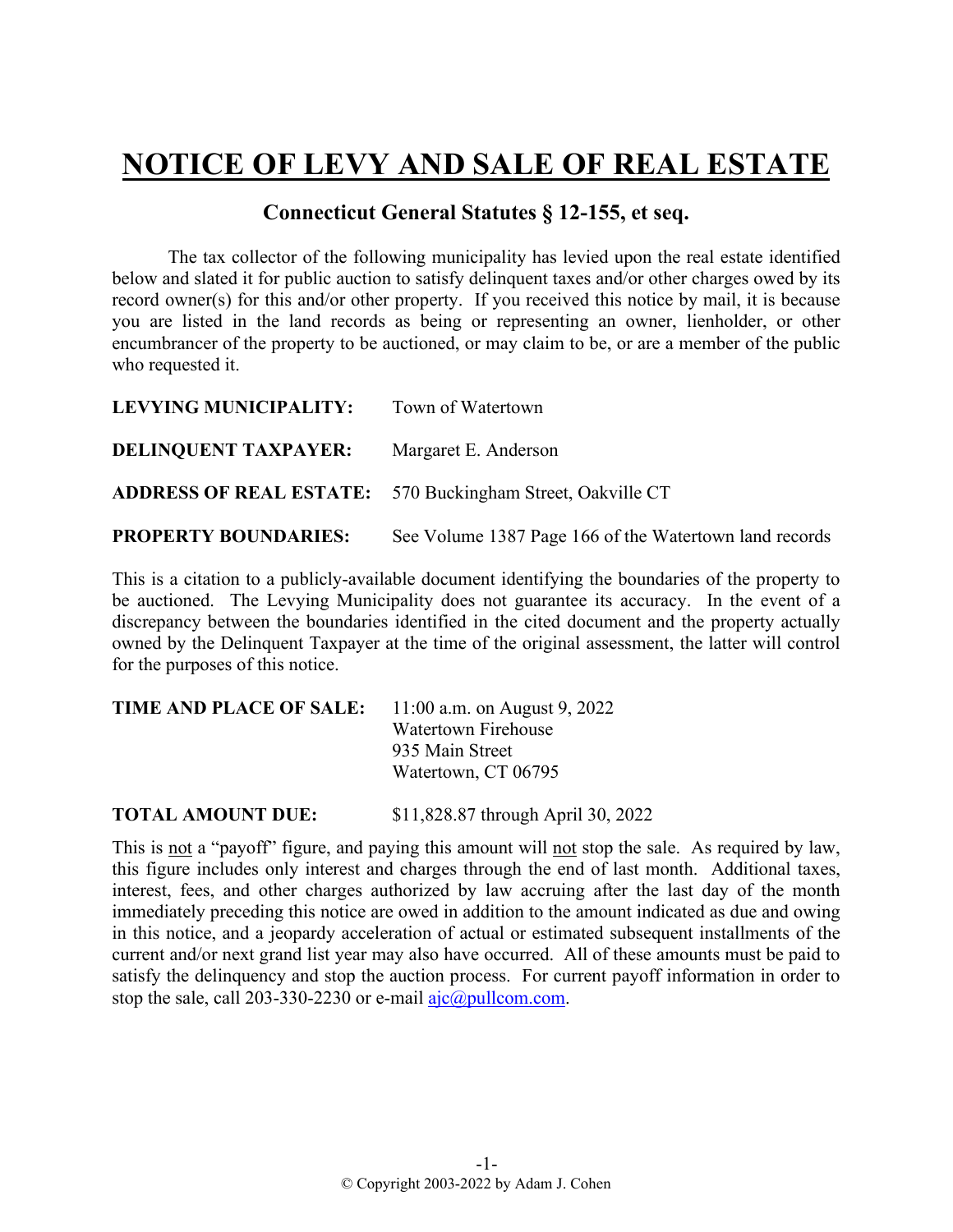**SURVIVING ENCUMBRANCES:** This property will be sold "free and clear" to the winning bidder subject only to: (1) taxes and water/sewer charges laid by the levying municipality which were not yet due and payable at the time of the levy, which is the date accompanying the signature on the first notice of this sale filed in the land records, except as are recovered from the sale; (2) the accrued taxes and water/sewer charges of any other governmental authority against this property; (3) any federal lien recorded until 30 days before the date which is six months after the auction date, except as extinguished pursuant to federal law; (4) easements, covenants and restrictions in favor of other parcels of land predating the time of the levy; (5) solely to the extent any of the delinquencies identified above was assessed on property other than the property to be sold, all encumbrances perfected before this notice was recorded; (6) interests exempt from levy and sale under the Constitution and laws of the United States; (7) the interest of any person or such person's predecessors in title for whom notice of the sale was not sent as required by law, and who had a right to such notice, and who did not in fact know of it within six months thereafter; (8) any monetary encumbrance recorded between May 17, 2022 and the date the first notice of this sale was filed in the land records, unless its holder is notified of the tax sale as required by law or in fact knew of it within six months thereafter; (9) any other interest not foreclosed by this tax sale procedure under state law; and (10) the effect of any federal, state, or local law and the restrictions and conditions in the tax sale notices and announced at the auction.

**PERSONS TO WHOM THIS NOTICE IS SENT:** The following persons are, or may claim to be, or may represent, the known holders of choate interests which will be affected by the sale. Absent payment in full before the auction or valid redemption within six months thereafter, the respective titles, mortgages, liens, restraints on alienation, and other encumbrances in this property in favor of all persons with actual or constructive notice thereof shall be extinguished.

| Margaret E. Anderson, Tammy Loux,  | Margaret E. Anderson |
|------------------------------------|----------------------|
| and the Estate of Mary M. Anderson | 14 Chatham Court     |
| 2540 Plainview Road                | Portland, CT 06480   |
| McGregor, TX 76657                 |                      |
|                                    |                      |
| Margaret E. Anderson and Estate    |                      |
| of Mary M. Anderson, or Occupant   |                      |
| 570 Buckingham Street              |                      |
| Oakville, CT 06779                 |                      |